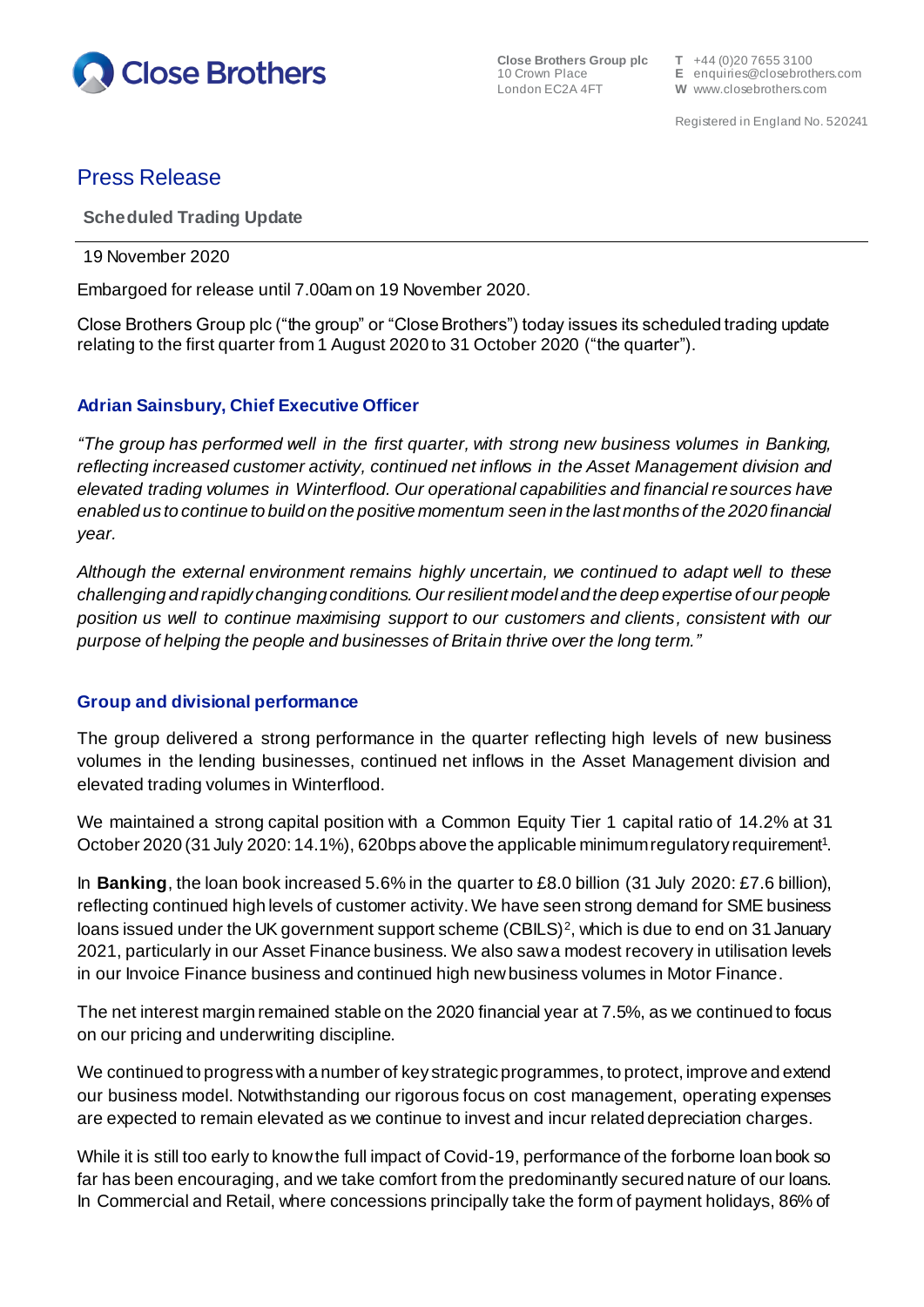customers (by value) who were granted concessions as a result of Covid-19 had resumed payments at 31 October 2020. In Property, concessions principally take the form of fee-free extensions, where we remain confident in the quality of the underlying borrower and security.

The continued stable credit performance of the book and the stabilisation of economic forecasts since the 2020 financial year end resulted in modest provisions in the quarter. Nevertheless, the external environment remains highly uncertain and we will continue to closely monitor the performance of the book, apply our expert judgment to staging and coverage levels and incorporate updated macroeconomic scenarios<sup>3</sup> as they become available.

The **Asset Management** division continued to focus on maintaining excellent service for our clients in the current operational environment and remains committed to investing in new hires and technology. The division generated annualised net inflows of 7% despite the impact of reduced faceto-face interaction with clients since the onset of Covid-19. Managed assets increased to £12.8 billion (31 July 2020: £12.6 billion) and total client assets increased to £13.8 billion (31 July 2020: £13.7 billion).

**Winterflood** continued to benefit from high levels of market activity, with average daily bargains remaining elevated at 83k, although belowthe level seen in the second half of the 2020 financial year at 108k, and no loss days in the quarter. The division is well positioned to continue trading profitably in a range of conditions, but due to the nature of the business, it remains sensitive to changes in the market environment.

## **Outlook**

We have delivered a strong performance in the first quarter with all of our businesses performing well in the current environment. However, the impact of Covid-19, the additional restrictions in the UK, Brexit, and the end of the government support schemes on loan book growth and credit performance is still highly uncertain.

Our proven and resilient model and strong balance sheet, combined with our deep experience in navigating a wide range of economic conditions, leave us well placed to respond to the challenges and opportunities ahead and to continue supporting our colleagues, customers and clients over the long term.

## **Footnotes**

1 The applicable minimum regulatory requirement, excluding the Prudential Regulation Authority (PRA) buffer was 8.0% at 31 October 2020. The group applies IFRS 9 regulatory transitional arrangements which allows banks to add back to their capital base a proportion of the IFRS 9 impairment charges during the transitional period. Our capital ratios are presented on a transitional basis after the application of these arrangements and the Capital Requirements Regulations qualifying own funds arrangements. Without their application, the CET1 capital ratio would be 13.2%.

2 At 31 October 2020, lending under CBILS and associated schemes totalled £485 million across 2,170 loans. Additionally, at 31 October 2020, over £180 million across almost 700 loans in our Commercial and Property businesses had been credit approved and were awaiting drawdown. The vast majority of lending is via the Coronavirus Business Interruption Loan Scheme (CBILS) under which we are accredited to lend up to £1 billion, with less than £2.5 million lent under the Bounce Back Loan Scheme (BBLS) scheme.